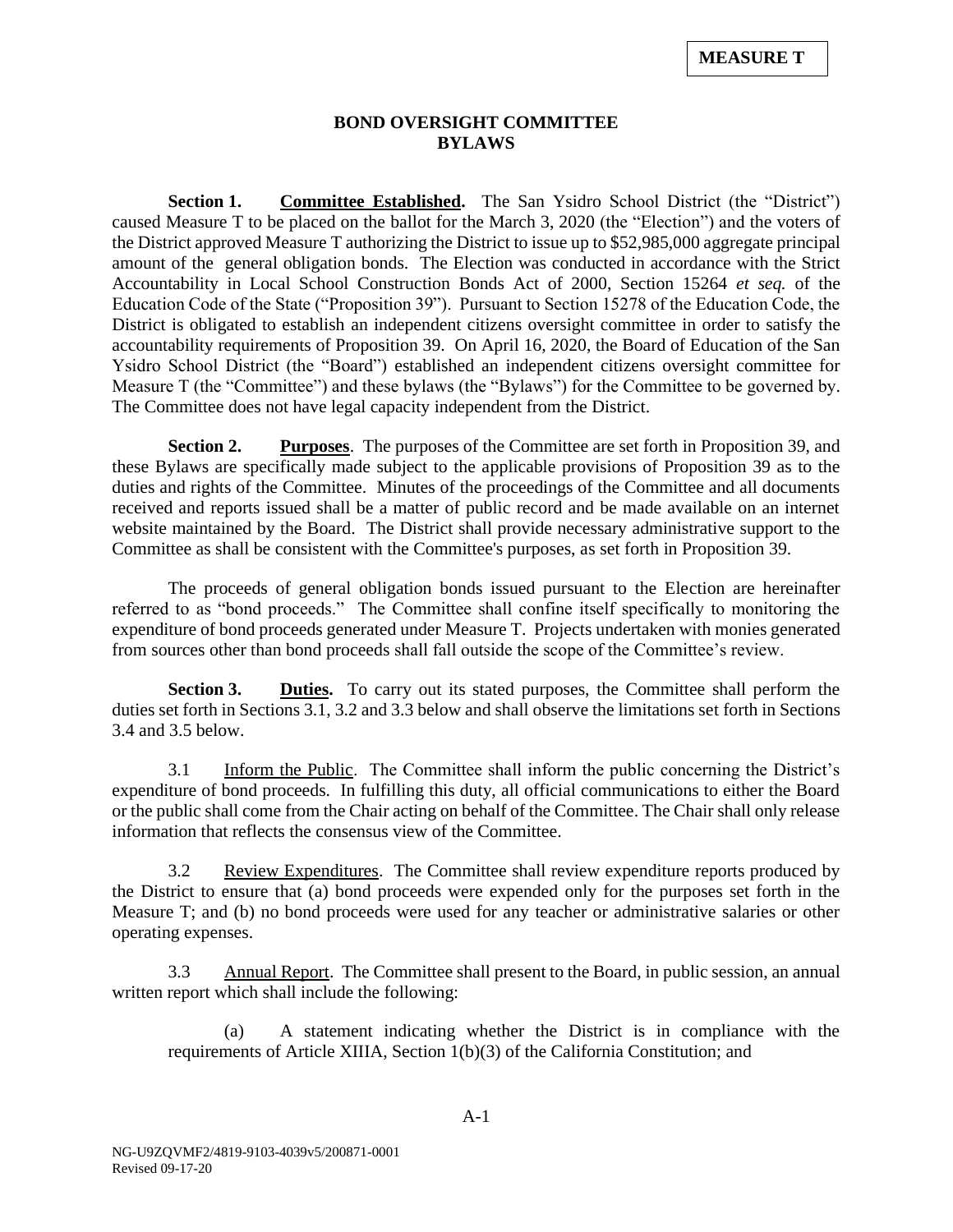(b) A summary of the Committee's proceedings and activities for the preceding year.

3.4 Duties of the Board and/or Superintendent. Either the Board or the Superintendent, as the Board shall determine, shall have the following powers reserved to it, and the Committee shall have no jurisdiction over the following types of activities:

- (a) Approval of contracts,
- (b) Approval of change orders,
- (c) Expenditure of bond proceeds,
- (d) Handling of all legal matters,
- (e) Approval of project plans and schedules,
- (f) Approval of all deferred maintenance plans, and
- (g) Approval of the sale of bonds.

3.5 Measure T Projects Only. In recognition of the fact that the Committee is charged with overseeing the expenditure of bond proceeds, the Board has not charged the Committee with responsibility for:

(a) Projects financed without bond proceeds either through the State of California, developer fees, tax increment revenues, certificates of participation, special taxes, lease/revenue bonds, the District general fund or other sources, which shall be outside the authority of the Committee.

The establishment of priorities and order of construction for the projects to be funded with bond proceeds, which shall be made by the Board in its sole discretion.

The selection of architects, engineers, soils engineers, construction managers, project managers, CEQA consultants and such other professional service firms as are required to complete the projects funded with bond proceeds which shall be based on criteria established by the Board in its sole discretion.

(d) The approval of the design for each project including exterior materials, paint color, interior finishes, site plan and construction methods (modular vs. permanent) which shall be determined by the Board in its sole discretion.

(e) The selection of independent audit firm(s), performance audit consultants and such other consultants as are necessary to support the activities of the Committee which shall be determined by the Board in its sole discretion and may be the audit firm that audits the District's financial statements.

(f) The approval of an annual budget for the Committee that is sufficient to carry out its activities which shall be determined by the Board in its sole discretion.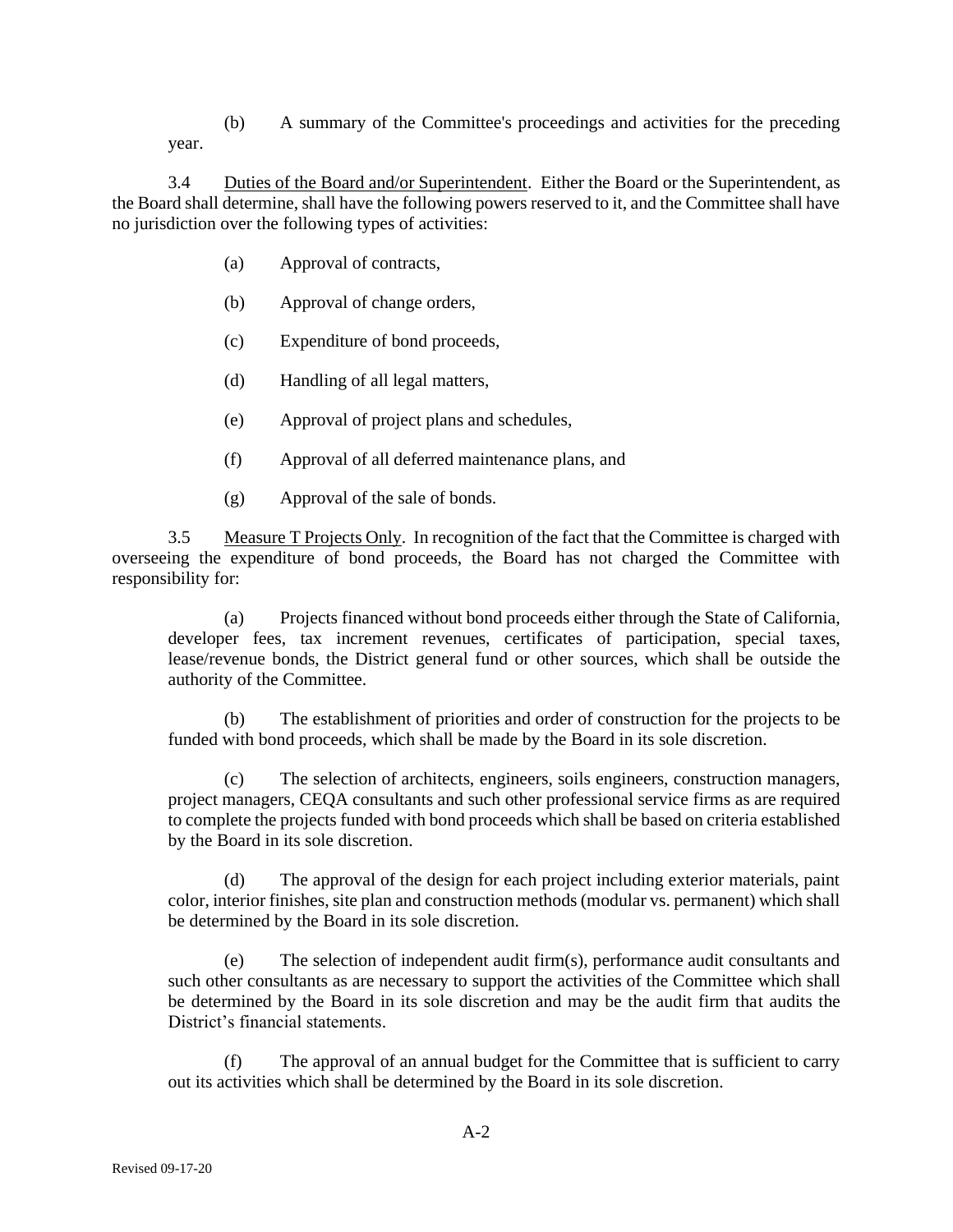(g) The appointment or reappointment of qualified applicants to serve on the Committee, subject to legal limitations, which shall be based on criteria adopted in the Board's sole discretion as part of carrying out its function under Proposition 39.

### **Section 4. Authorized Activities.**

4.1 In order to perform the duties set forth in Sections 3.1, 3.2 and 3.3 above, the Committee may engage in any of the activities authorized under Proposition 39 including the following:

(a) Receive and review copies of the District's annual independent performance audit and annual independent financial audit as required by Article XIIIA of the California Constitution.

(b) Inspect school facilities and grounds for which bond proceeds have been or will be expended, in accordance with any access procedure established by the District's Superintendent, in order to ensure that bond proceeds are expended in accordance with the requirements of Article XIIIA of the California Constitution.

(c) Receive and review copies of any deferred maintenance proposals or plans for facilities financed with bond proceeds.

(d) Review efforts by the District to maximize bond proceeds by implementing various cost-saving measures, including, but not limited to, those set forth in Section 15278(c)(5) of the Education Code.

#### **Section 5. Membership.**

#### 5.1 Number.

The Committee shall consist of seven (7) members appointed by the Board in such manner as the Board determines, and based on criteria established by Proposition 39, which provides that:

- One (1) member shall be the parent or guardian of a child enrolled in the District.
- One (1) member shall be both a parent or guardian of a child enrolled in the District and active in a parent-teacher organization, such as the P.T.A. or a school site council.
- One (1) member shall be active in a business organization representing the business community located in the District.
- One (1) member shall be active in a senior citizens' organization.
- One (1) member shall be active in a bona-fide taxpayers association.
- Two (2) members shall be from the community at-large.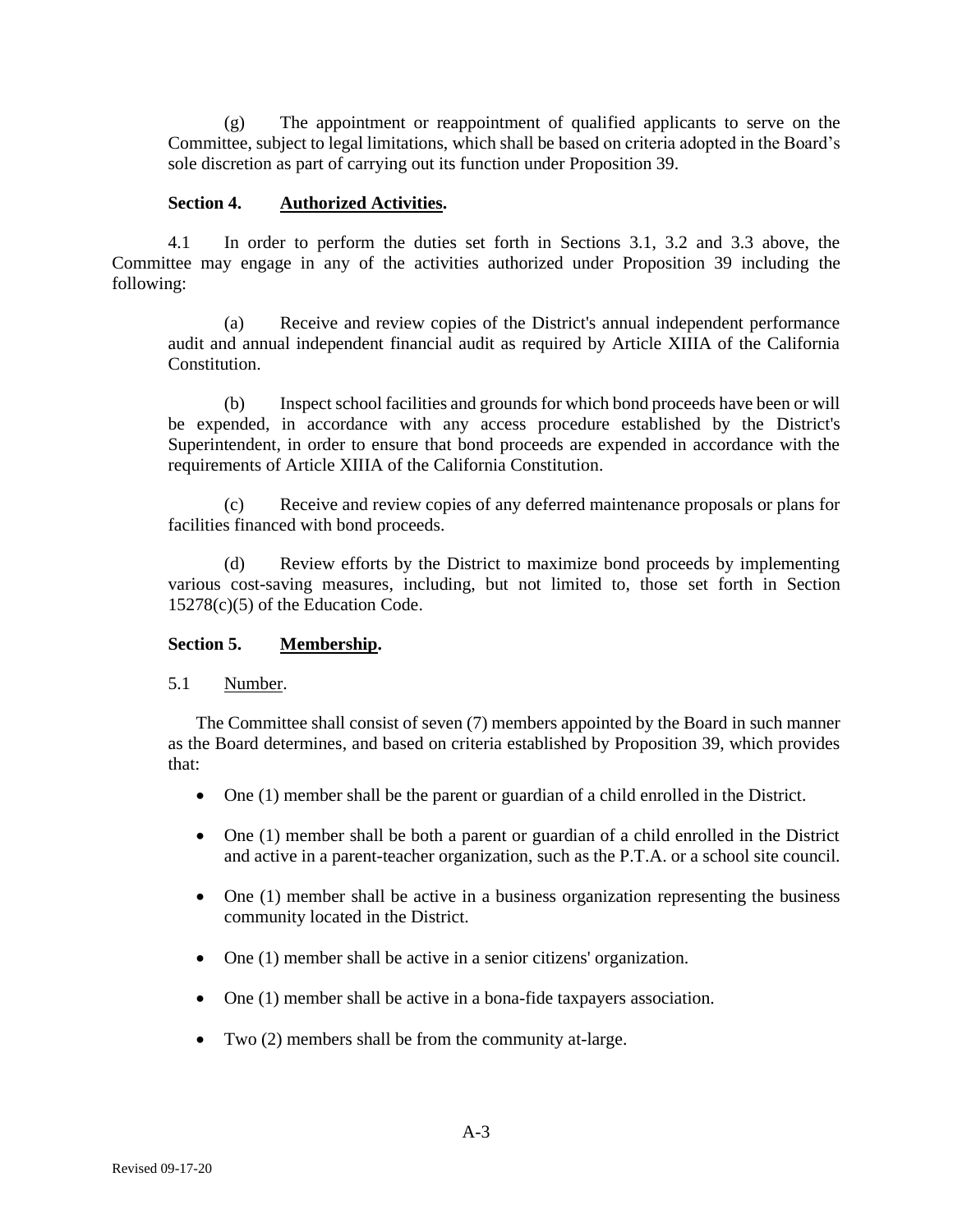### 5.2 Qualification Standards.

(a) To be a qualified person, a Committee member must be at least 18 years of age.

(b) The Committee may not include any employee, official of the District or any vendor, contractor or consultant of the District.

5.3 Ethics: Conflicts of Interest. By accepting appointment to the Committee, each member agrees to comply with Articles 4 (commencing with Section 1090) and 4.7 (commencing with Section 1125) of Chapter 1 of Division 4 of Title 1 of the Government Code. Additionally, each member shall comply with the Committee Ethics Policy attached as "Attachment A" to these Bylaws.

5.4 Term. Each member shall serve a minimum term of two (2) years, commencing on the date of the first meeting of the Committee. Upon the expiring term of a member, such member may be appointed for a new two (2) year term or a new member may be selected for a two (2) year term. No member may serve more than three (3) consecutive terms.

5.5 Appointment. The initial members of the Committee shall be those members of the Proposition C Committee. With respect to any vacancies and future appointments, Members of the Committee shall be appointed by the Board through the following process: (a) appropriate local groups and community members will be solicited for applications; (b) the Superintendent will review the applications; (c) the Superintendent will make recommendations to the Board; and (d) the Board shall appoint the members of the Committee.

5.6 Removal; Vacancy. The Board may remove any Committee member for any reason, including failure to attend two consecutive Committee meetings without reasonable excuse or for failure to comply with the Committee Ethics Policy. Upon a member's removal, his or her seat shall be declared vacant. The Board, in accordance with the established appointment process, shall fill any vacancies on the Committee. Vacancies shall be filled within 90 days from the initial date of each such vacancy. Any person appointed to fill a vacancy shall serve for the remainder of the term of the member whose position is being filled.

57. Compensation. The Committee members shall not be compensated for their services.

5.8 Authority of Members. (a) Committee members shall not have the authority to direct staff of the District, (b) individual members of the Committee retain the right to address the Board, either on behalf of the Committee or as an individual, and (c) the Committee may only request copies of reports and documents which have been previously presented to the Board and which are a public record.

## **Section 6. Meetings of the Committee.**

6.1 Regular Meetings. The Committee shall meet at least once a year but no more frequently than quarterly unless requested by the Board to meet more often. This does not prohibit the Committee from holding a special meeting if needed.

6.2 Location. All meetings shall be held within the boundaries of the District except that Committee members may participate by teleconference as set forth in Section 6.3 below.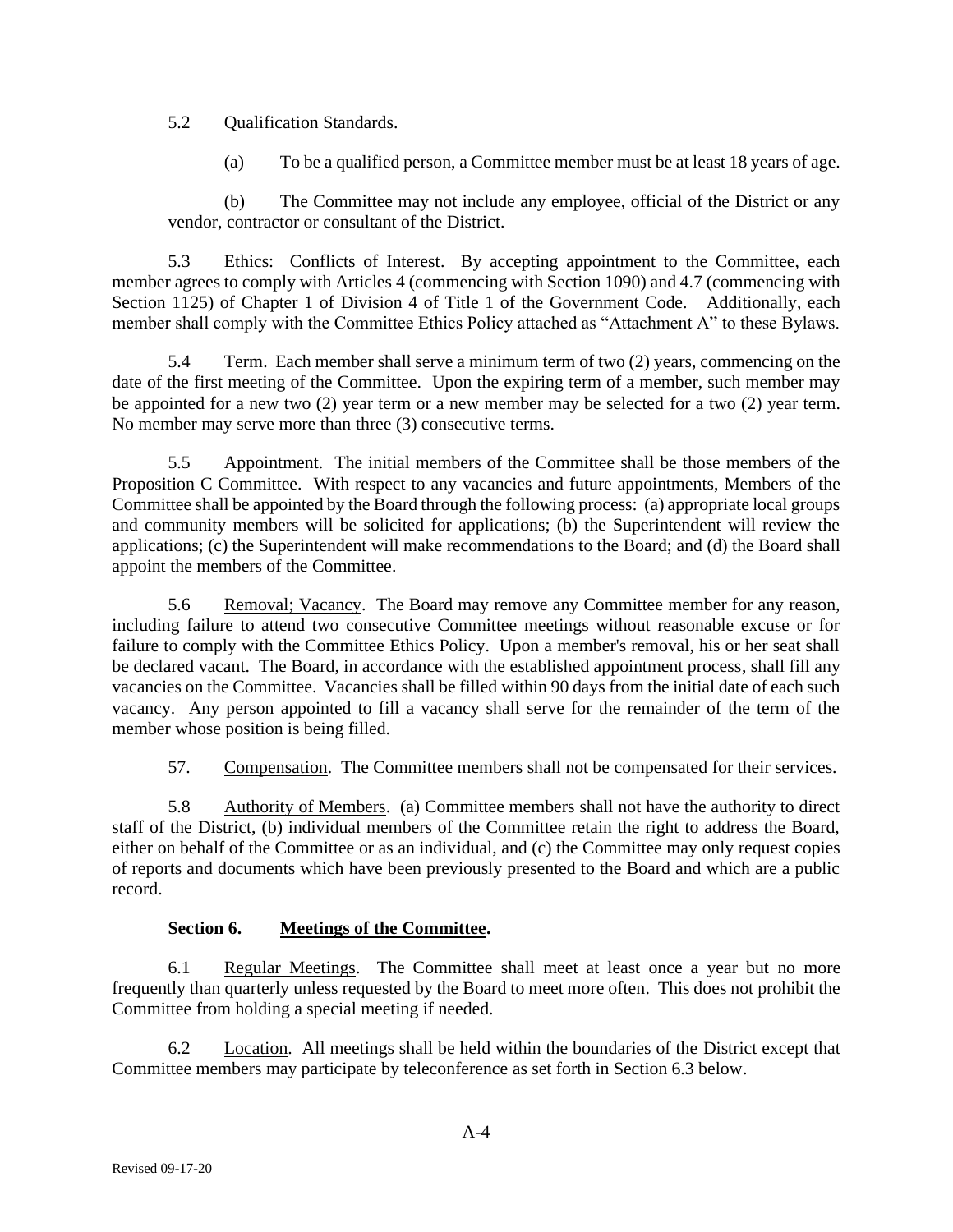6.3 Procedures. All meetings shall be open to the public in accordance with the *Ralph M. Brown Act*, Government Code Section 54950 *et seq.* (the "Brown Act") and may be noticed and conducted in any manner that is consistent with the Brown Act, as modified by any emergency declaration of the Governor of the State of California or other authorized officer of the State, including by teleconference. A majority of the number of Committee members shall constitute a quorum for the transaction of any business of the Committee.

### **Section 7. District Support.**

7.1 The District shall provide to the Committee necessary technical and administrative assistance as follows:

(a) preparation of and posting of public notices as required by the *Ralph M*. *Brown Act*, ensuring that all notices to the public are provided in the same manner as notices regarding meetings of the District Board;

(b) provision of a meeting room, including any necessary audio/visual equipment;

(c) preparation, translation and copies of any documentary meeting materials, such as agendas and reports; and

(d) retention of all Committee records, and providing public access to such records on an Internet website maintained by the District.

7.2 District staff and/or District consultants shall attend Committee proceedings in order to report on the status of projects and the expenditures of bond proceeds.

7.3 No bond proceeds shall be used to provide District support to the Committee.

**Section 8. Reports.** In addition to the Annual Report required in Section 3.3, the Committee may report to the Board from time to time in order to advise the Board on the activities of the Committee. The Annual Report shall be in writing and shall summarize the proceedings and activities conducted by the Committee.

**Section 9. Officers.** The Superintendent shall appoint the initial Chair to serve for an initial two (2) year term. The Committee shall elect an initial Vice-Chair. Thereafter, the Committee shall elect a Chair and a Vice-Chair who shall act as chair only when the Chair is absent.

**Section 10. Amendment of Bylaws.** Any amendment to these Bylaws shall be approved by a majority vote of the Board.

**Section 11. Termination.** The Committee shall automatically terminate and disband 180 days after all Measure T bond proceeds are spent.